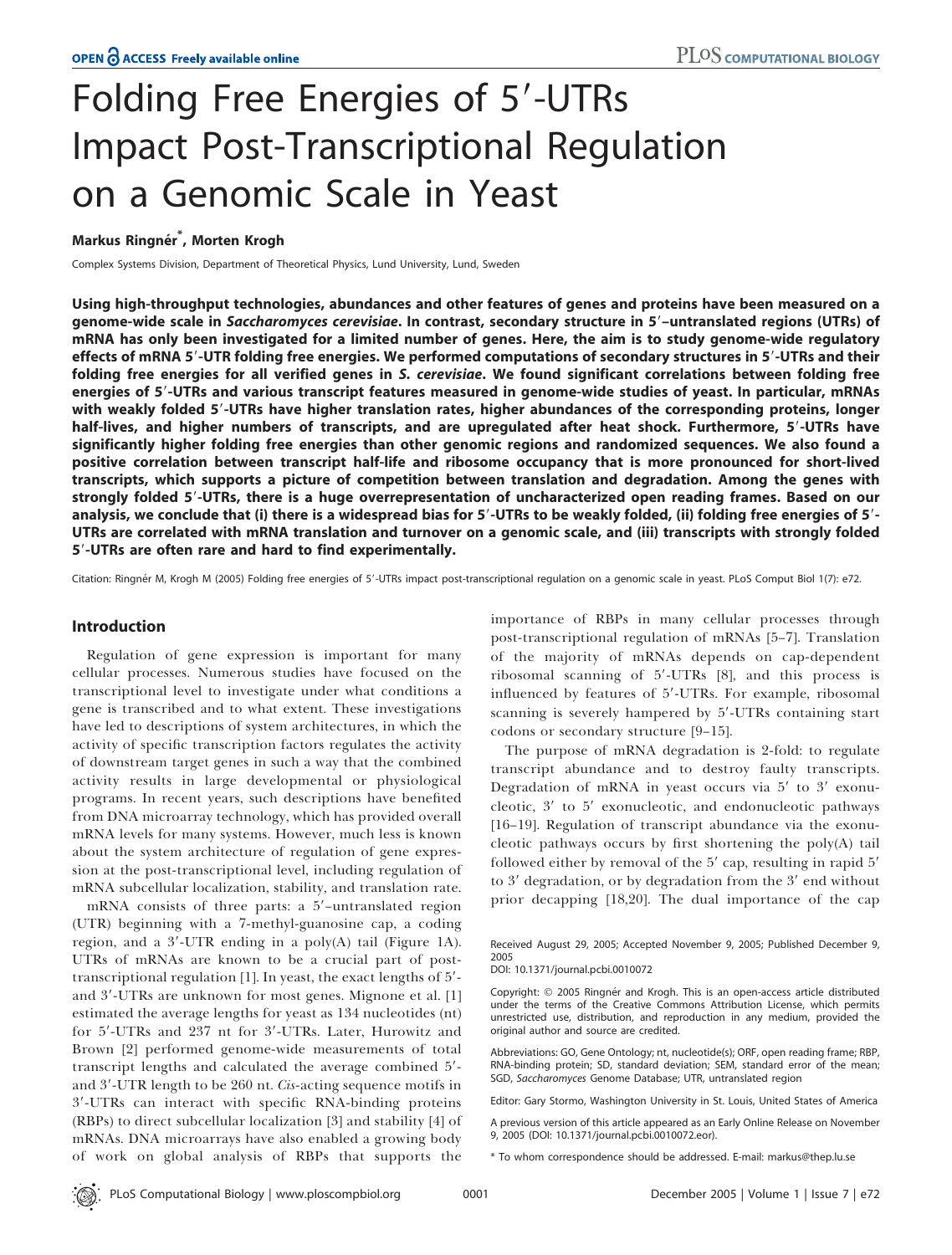# Synopsis

In cells, proteins are made from messenger RNA copied from genes in the DNA. The amount of each protein needs to be controlled by cells. For this purpose, cells use a strategy that includes decomposing RNA and varying the number of proteins made from each RNA. One part of the RNA molecule is called the 5'-untranslated region (UTR), and it is known that this region can fold into a threedimensional structure. For some genes, such structures are important for protein production. In this article, structures in 5'-UTRs are calculated for all genes in the yeast Saccharomyces cerevisiae. The authors show that structures in 5'-UTRs likely play a role in RNA decomposition and protein production for many genes in the genome: RNA molecules with weakly folded 5'-UTRs live relatively longer and produce more proteins. This study provides an example of how genome-wide computational analysis complements experimental results.

structure, for translation initiation and  $5'$  to  $3'$  mRNA decay, has led to the hypothesis that there is a competition between translation and decay for access to the cap [13,20,21]. Transcripts with 5'-UTRs that hamper their translation often encode for proteins that need to be strongly and finely regulated, such as growth factors, transcription factors, and proto-oncogenes [14], suggesting that 5'-UTRs are sometimes structured in a way to prevent harmful overproduction of regulatory proteins. Indeed, some diseases are caused by mutations in 5'-UTRs [22,23]. In agreement with this picture, proteins involved in the regulation of dynamic cellular processes such as transcription, signal transduction, cell cycle control, and metabolism have long UTRs [2].

To our knowledge no one has found genome-wide associations between secondary structure in 5'-UTRs and mRNA half-life, translation rates, or other transcript features. For example, Bernstein et al. [24] performed a genome-wide experiment of mRNA decay in *Escherichia coli* and found no association to secondary structure in UTRs. To study the regulatory effects of secondary structure in UTRs, we performed genome-wide computations of secondary structures and their folding free energies in  $5'$ -UTRs for  $5,888$ verified genes in Saccharomyces cerevisiae. The folding free energy is the difference in free energy between the unfolded and folded state. For a given mRNA length, a lower folding free energy corresponds to a more stable secondary structure.



#### Figure 1. Structure of Yeast mRNA

(A) The mRNA has a tripartite structure consisting of a  $5'$ -UTR, a coding region, and a 3'-UTR. CRE, cis-acting regulatory element; m7G, 7-methylguanosine cap; SS, secondary structure.

 $(B)$  The computed minimum free energy secondary structure for the  $5'$ -UTR of the gene YBR296C-A.

DOI: 10.1371/journal.pcbi.0010072.g001

We analyzed associations between folding free energies and various transcript features including translation and decay rates. One result of our analysis is that low folding free energy of 5'-UTRs is, on average, associated with low translation rates and high transcript turnover, in concordance with previous results for single genes (e.g., [13]). We also found that 5'-UTRs on average are more weakly folded than random sequences with the same dinucleotide frequencies, and than intergenic, coding, and 3'-UTR sequences. Strikingly, genes with unknown function were enriched among genes with strongly folded 5'-UTRs.

# **Results**

## Folding Free Energies of 5'-UTRs

To investigate secondary structure in 5'-UTRs, we used the Vienna RNA package [25] to compute secondary structures and the corresponding free energy changes for folding  $(\Delta G)$ . The lower  $\Delta G$  is, the more strongly folded is the secondary structure. Using 5'-UTRs of length 50 nt, the average  $\Delta G$  was  $-4.3$  kcal/mol (standard deviation [SD] = 2.9 kcal/mol) for the 5,888 open reading frames (ORFs) investigated. The range of  $\Delta G$  was from -18.1 kcal/mol to 0 kcal/mol. The lowest value of  $\Delta G$ , -18.1 kcal/mol, was obtained for the gene YBR296C-A, whose computed 5'-UTR secondary structure is illustrated in Figure 1B. There were 231 5'-UTRs with folding free energies below -10 kcal/mol. These thermodynamically most stable structures had on average 12.9 base pairs  $(SD = 2.2)$ , i.e., more than half of the bases were typically paired. Their average GC-content was  $47\%$  (SD =  $7\%$ ). The structures were mostly hairpins similar to Figure 1B with unpaired bases in internal or bulge loops or at the ends of the sequences, but also structures containing two hairpins were found. There were 727 5'-UTRs with folding energies above  $-1$  kcal/mol. These 59-UTRs formed minimum free energy structures having on average 2.6 base pairs  $(SD = 3.0)$  and their average GCcontent was  $29\%$  (SD =  $7\%$ ).

#### Folding Free Energies of Other Genomic Regions

Folding free energies were computed for three control groups, all containing 5,888 sequences of length 50 nt. The first group consisted of randomly chosen sequences from intergenic regions and had an average  $\Delta G$  of  $-5.4$  kcal/mol  $(SD = 3.4$  kcal/mol). The second group consisted of the first 50 nt of the 3'-UTR of each ORF and had an average  $\Delta G$  of -4.5 kcal/mol  $(SD = 3.1$  kcal/mol). The third group consisted of the 50 nt located after the start codon of each ORF and had an average  $\Delta G$  of -6.3 kcal/mol (SD = 3.2 kcal/mol). The free energies of the 5'-UTRs were significantly higher than those of the three other groups (3'-UTR:  $p < 3 \times 10^{-4}$ , intergenic:  $p$  $< 2 \times 10^{-70}$ , coding:  $p < 3 \times 10^{-253}$ ; Mann–Whitney U test). Figure 2A shows cumulative distributions of all free energies for the four groups.

#### Folding Free Energies of Randomized Sequences

The free energy of secondary structure in RNA is highly dependent on nucleotide composition. A base pair stacking term that depends on dinucleotides contributes to the free energy. We obtained the free energy contributions for each of the 16 possible dinucleotides from Xia et al. [26]. We calculated the dinucleotide frequencies in the four groups of sequences and used the dinucleotide energy contributions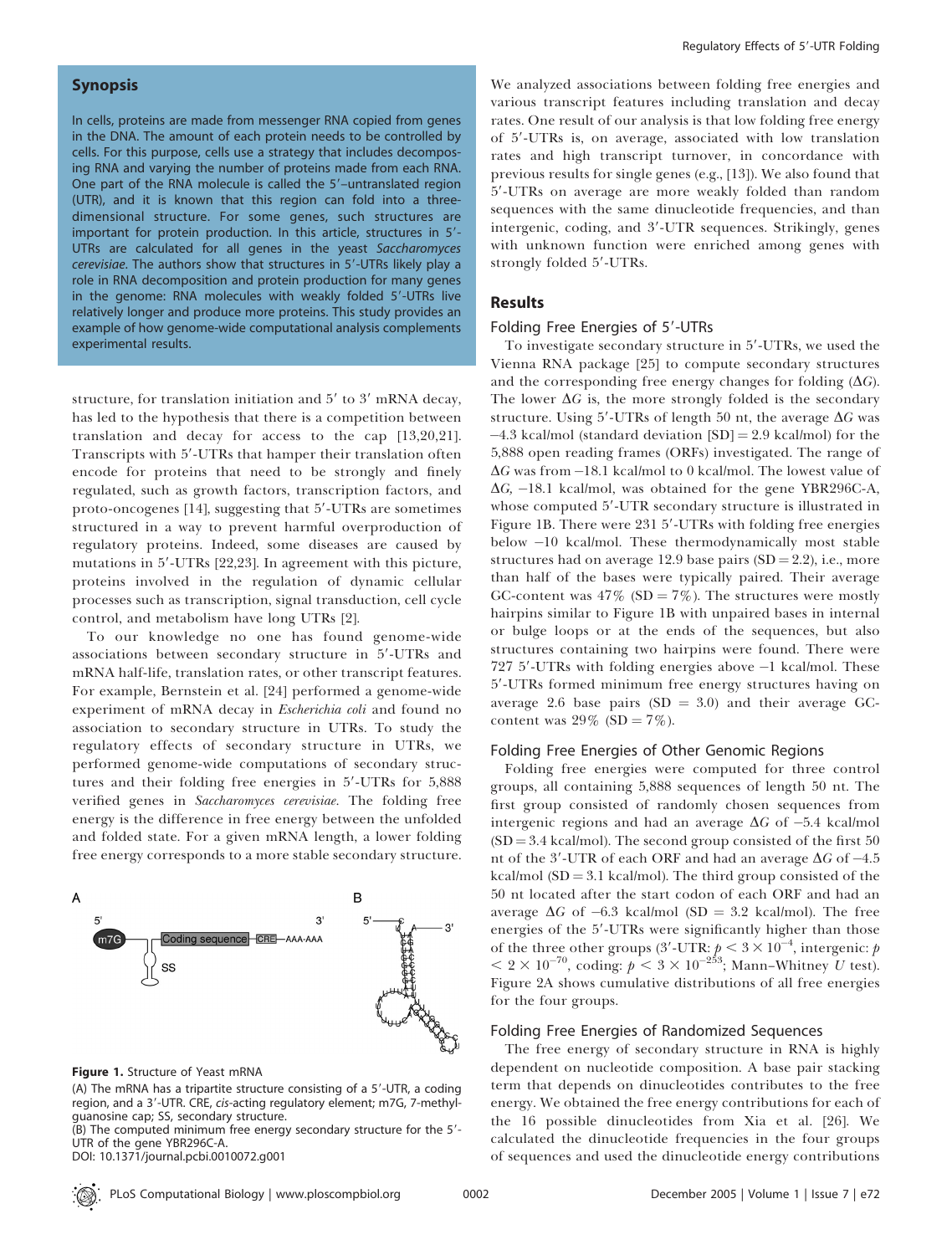

Figure 2. Folding Free Energies of 5'-UTRs

(A) Cumulative distributions of folding free energies,  $\Delta G$ , are shown for 5,888 ORFs for 5'-UTRs (50 nt upstream of the ORF; solid line), 3'-UTRs (50 nt downstream of the ORF; dashed-dotted line), coding sequences (50-nt sequences following downstream of the start codon of each ORF; dotted line), and 5,888 sequences of length 50 nt selected randomly from intergenic regions (dashed line). (B) Distribution of Z-scores for 5'-UTRs of 5,888 ORFs. Each 5'-UTR sequence was shuffled 100 times and a Z-score was calculated for each to compare

the folding free energy of the native sequence to the shuffled sequences. A histogram of these Z-scores is shown together with a standard normal distribution (dashed line).

DOI: 10.1371/journal.pcbi.0010072.g002

as weights in a weighted average of the dinucleotide frequencies. This calculation gave us a rudimentary measure for the contribution to the free energies coming from dinucleotide composition without actually folding the structures. The weighted dinucleotide composition for the four groups was  $-1.74$  kcal/mol for  $3'$ -UTRs,  $-1.81$  kcal/mol for  $5'$ -UTRs,  $-1.81$  kcal/mol for intergenic sequences, and  $-1.95$ kcal/mol for coding sequences. The dinucleotides with lowest free energy are GC, CC, GG and CG, so GC-content is an even simpler measure for the relative contribution of nucleotide composition to the free energy. The GC-content of the four groups was  $31\%$  for  $3'$ -UTRs,  $34\%$  for  $5'$ -UTRs,  $34\%$  for intergenic sequences, and 40% for coding sequences. Interestingly, the two measures are in perfect agreement.

We checked whether the folding free energies of 5'-UTRs were not only higher than for the other groups of sequences, but also different from what was expected from 5'-UTR dinucleotide composition [27]. For this purpose, we used a dinucleotide shuffling algorithm [28,29]. Native 5'-UTR sequences were shuffled 100 times each, and minimum free energies were calculated for all randomized sequences. The mean free energy of the randomized sequences was  $-4.4$  kcall

mol as compared to  $-4.3$  kcal/mol for the native sequences. Zscores were calculated to compare the folding free energy of each 5'-UTR with the free energies of its randomized sequences. 5'-UTRs with positive Z-scores had higher folding free energies than the average of their randomized sequences and are therefore thought to have less secondary structure. We found an overabundance of  $5'$ -UTRs with positive Zscores (Figure 2B). The mean value of the Z-scores was 0.050 (standard error of the mean  $[SEM] = 0.013$ ), which is significantly different from zero ( $p < 10^{-4}$ ; t-test). Also  $58\%$ of the 5,888 ORFs had a positive Z-score, which is significantly more than expected by chance ( $p < 3 \times 10^{-35}$ ).

#### Folding Free Energies of 5'-UTRs and Transcript Features

We investigated the correlation between  $\Delta G$  and the ribosome density measured by Arava et al. [30]. We observed a small but significant correlation (Figure 3). The Pearson correlation was 0.12, with an associated p-value of  $3 \times 10^{-16}$ . Beyer et al. [31] argue that it is preferable to define ribosome density as the number of ribosomes divided by transcript length instead of ORF length. They provide a processed dataset of such ribosome densities, and these densities had a Pearson correlation of 0.09 ( $p < 10^{-10}$ ) with  $\Delta G$ . Likewise,



Figure 3. Comparison between Ribosome Densities and Folding Free Energies of 5'-UTRs

(A) Scatter plot of mRNA ribosome density and folding free energy of the  $5'-UTR$  ( $\Delta G$ ) for 5,888 ORFs. (B) ORFs were grouped based on the change in free energy ( $\Delta G$ ). For each energy group, the average ribosome density ( $\pm$ SEM) is shown. From left to right, the number of ORFs in each energy group used to calculate the average density was 573, 796, 1,214, 1,438, and 1,187. DOI: 10.1371/journal.pcbi.0010072.g003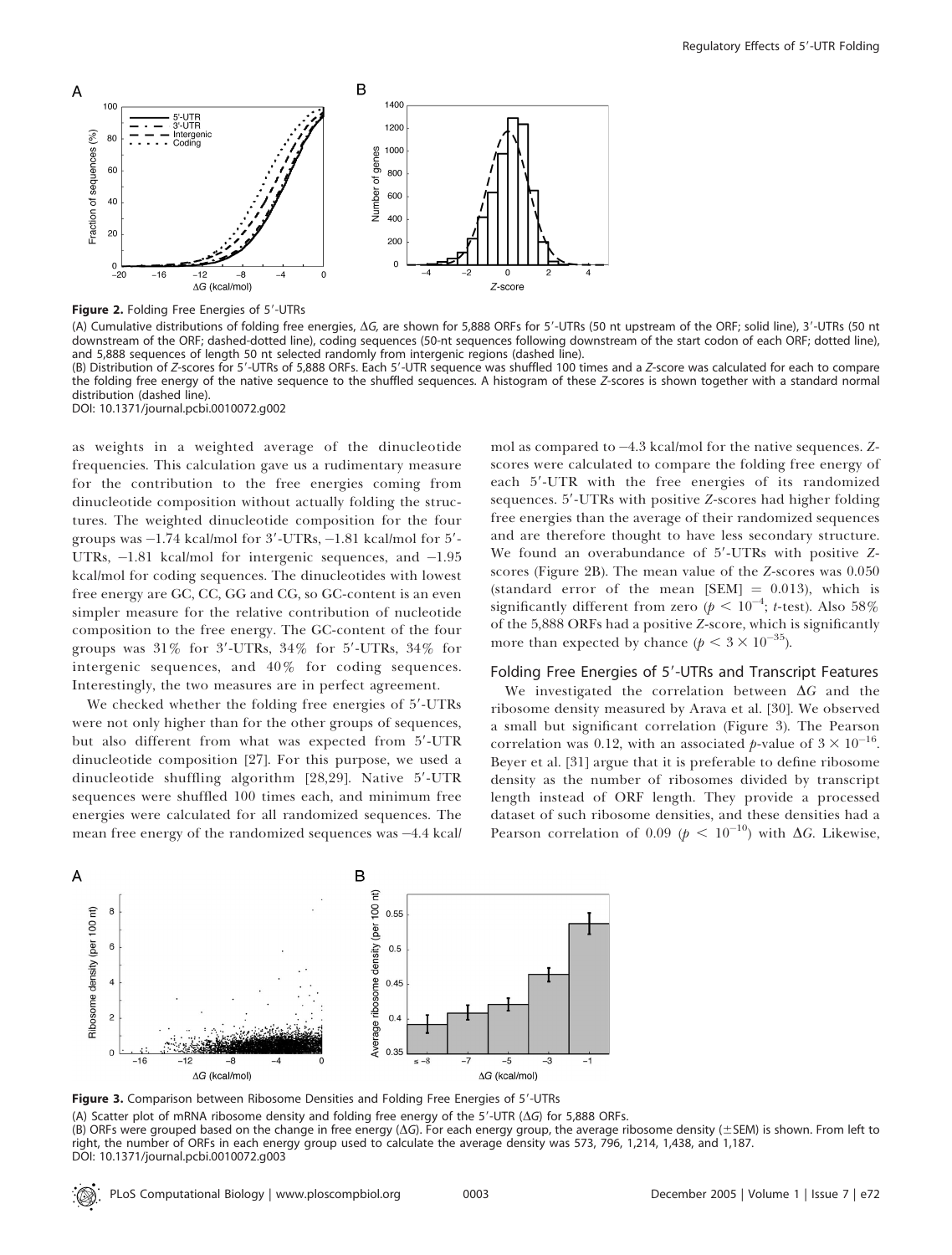

Figure 4. Comparison between mRNA Half-Lives and Folding Free Energies of 5'-UTRs

(A) Scatter plot of mRNA half-life and folding free energy of the  $5'-UTR$  ( $\Delta G$ ) for 5,888 ORFs.

(B) ORFs were grouped based on the folding free energy ( $\Delta G$ ). For each energy group, the average mRNA half-life ( $\pm$ SEM) is shown. From left to right, the number of ORFs in each energy group used to calculate the average density was 467, 657, 982, 1,169, and 983. DOI: 10.1371/journal.pcbi.0010072.g004

using mRNA half-lives measured by Wang et al. [32], we observed a small but significant correlation between  $\Delta G$  and mRNA half-lives (Figure 4). The Pearson correlation was 0.10  $(p < 3 \times 10^{-10})$ . We also found significant correlations between  $\Delta G$  on the one hand and ribosome occupancy, the number of ribosomes bound on the transcript, the mRNA copy number, and protein abundance on the other hand (Table 1). To avoid potential pitfalls in the assumptions used to calculate p-values for Pearson correlations, we also calculated Spearman rank correlations. We observed similar results for both correlation measures (Table 1). In contrast to our results for 5'-UTRs, we found no significant correlations between folding free energies of 3'-UTRs and transcript features.

As expected, we observed a large correlation between  $\Delta G$ and GC-content for the 5'-UTRs. The Pearson correlation was 0.48 ( $p < 3 \times 10^{-16}$ ). To rule out that our observed correlations between  $\Delta G$  and transcript features were merely a consequence of GC-content, we investigated whether  $\Delta G$  was correlated with the transcript features independently of GCcontent. We regressed the transcript features as a function of GC-content and free energy in a multivariate model. First,

Table 1. Correlations between Secondary Structure in 5'-UTRs and Transcript Features

| $\Lambda$ G versus       | Pearson<br>Correlation           | Spearman<br><b>Correlation</b>     | Genes <sup>a</sup> |
|--------------------------|----------------------------------|------------------------------------|--------------------|
| Ribosome density [30]    | 0.12 ( $p < 3 \times 10^{-16}$ ) | 0.13 ( $p < 3 \times 10^{-16}$ )   | 5,208              |
| Ribosome density [31]    | 0.09 ( $p < 10^{-10}$ )          | 0.13 ( $p < 3 \times 10^{-16}$ )   | 5.576              |
| Ribosome occupancy [30]  | 0.12 ( $p < 3 \times 10^{-16}$ ) | 0.12 ( $p < 3 \times 10^{-16}$ )   | 5.208              |
| Number of ribosomes [30] | 0.07 ( $p < 7 \times 10^{-8}$ )  | 0.07 ( $p < 2 \times 10^{-6}$ )    | 5.208              |
| Half-life [32]           | 0.10 ( $p < 3 \times 10^{-10}$ ) | 0.08 ( $p < 4 \times 10^{-8}$ )    | 4.258              |
| Decay ratio [39]         | 0.05 ( $p < 7 \times 10^{-4}$ )  | 0.05 ( $p < 5 \times 10^{-4}$ )    | 5,530              |
| Heat shock (5 min) [46]  | 0.10 ( $p < 9 \times 10^{-13}$ ) | 0.08 ( $p < 5 \times 10^{-8}$ )    | 4.849              |
| mRNA copy number [30]    | 0.11 ( $p < 5 \times 10^{-16}$ ) | 0.11 ( $p < 8 \times 10^{-16}$ )   | 5.158              |
| Protein abundance [47]   | 0.08 ( $p < 3 \times 10^{-4}$ )  | 0.12 ( $p < 2 \times 10^{-8}$ )    | 2.038              |
| Protein abundance [48]   | 0.10 ( $p < 3 \times 10^{-10}$ ) | 0.15 ( $p < 3 \times 10^{-16}$ )   | 3,840              |
| Protein abundance [31]   | 0.10 ( $p < 5 \times 10^{-11}$ ) | 0.16 ( $p < 3 \times 10^{-16}$ )   | 4,212              |
| ORF length               | $-0.01(p = 0.50)$                | $-0.05$ ( $p < 2 \times 10^{-4}$ ) | 5,888              |

<sup>a</sup>The number of ORFs used in the calculation of the correlations.

DOI: 10.1371/journal.pcbi.0010072.t001

significance was calculated for the correlation between GCcontent and a transcript feature. Second, significance was calculated for free energy being correlated to the transcript features after subtraction of the GC-content effect. For ribosome density, we obtained  $p = 5 \times 10^{-4}$  for GC-content and  $p < 5 \times 10^{-14}$  for free energy. For mRNA half-life, we obtained  $p < 10^{-15}$  for GC-content and  $p < 0.004$  for free energy. For the combined protein abundance dataset [31], we obtained  $p < 2 \times 10^{-12}$  for GC-content and  $p < 0.0002$  for free energy. Similar results were obtained when correcting for weighted dinucleotide composition instead of for GC-content.

#### Fast and Slowly Decaying Genes

In order to check whether the relations between various transcript features depended on the half-life of the mRNA, we designated the 1,013 genes with a half-life below 13 min as fast decaying, and the 1,058 genes with a half-life above 33 min as slowly decaying. These cutoffs were chosen to get closest to, and above, 1,000 genes. The only correlations between  $\Delta G$  and any of the other nine transcript features in Table 1 that changed significantly ( $p < 0.001$ ) were with half-life and heat shock: in the fast decaying group of genes,  $\Delta G$  and half-life had a correlation of  $-0.06$ , which is significantly different from their correlation of 0.10 among all genes ( $p < 8 \times 10^{-7}$ ). Similarly in the fast decaying group of genes,  $\Delta G$  and heat shock had a correlation of  $-0.01$ , which is significantly different from their correlation of 0.10 among all genes ( $p < 6 \times 10^{-4}$ ).

#### Correlation between Decay and Translation

It has been argued that translational efficiency of a transcript is a determinant of mRNA half-life: decreased translation leads to decreased half-life. Evidence for this model has come from yeast strains either mutated in translation initiation factors [33] or with translation of individual mRNAs inhibited [13]. To see whether such an effect is present globally in yeast without such modifications, we calculated the correlations between half-life on the one hand and ribosome density and ribosome occupancy on the other hand. We found a small, but significant, correlation among all genes. However, for the fast decaying genes the correlations were much stronger, especially between half-life and ribosome occupancy, for which the correlation was 0.24 (Figure 5).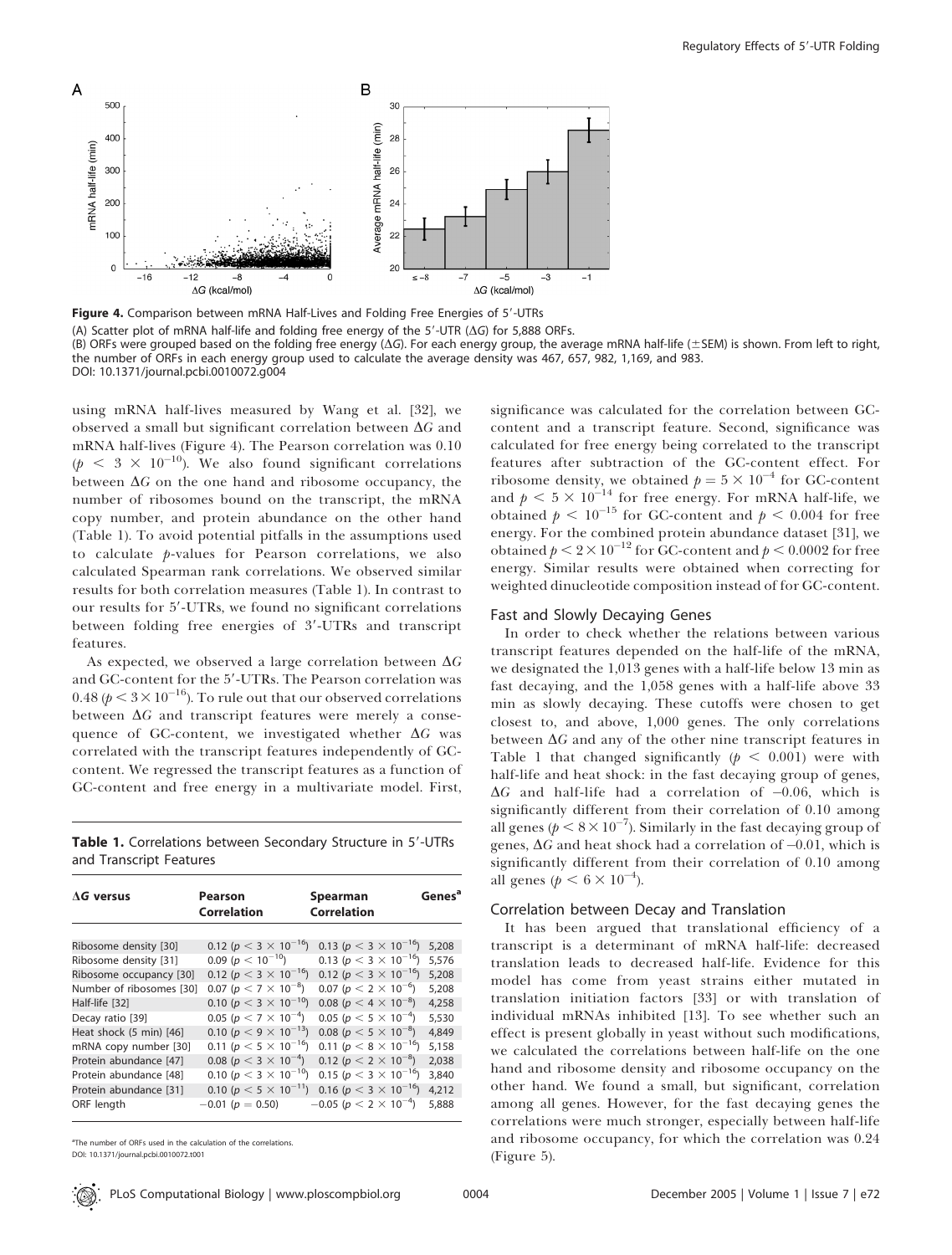

Figure 5. Correlations between Decay and Translation Rates

Pearson correlations together with corresponding p-values are shown for mRNA half-life versus (A) ribosome density and (B) ribosome occupancy. ORFs were, depending on mRNA half-life, grouped into all ORFs, 1,058 slowly decaying ORFs with t $_{1/2}$   $\geq$  33 min, and 1,013 fast decaying ORFs with t $_{1/2}$   $\leq$  13 min. DOI: 10.1371/journal.pcbi.0010072.g005

#### Gene Ontology Analysis

To see whether folding free energies of 5'-UTRs were associated with functional annotations, we mapped the 5,888 genes to 3,678 Gene Ontology (GO) categories [34]. The genes were ranked according to  $\Delta G$  in both increasing and decreasing order, and a Wilcoxon rank sum test was employed for each GO category [35]. The significant categories, using a very stringent p-value cutoff of  $10^{-8}$ , corresponding to a Bonferroni corrected cutoff of  $4 \times 10^{-5}$ , are listed in Table 2. Among genes with strongly folded 5'-UTRs, three categories were significant and no other categories were close to being this significant. Remarkably, these three categories were ''molecular function unknown,'' ''biological process unknown,'' and ''cellular component unknown." Among genes with weakly folded 5'-UTRs, 12 categories were significantly overrepresented. Chief among these were categories related to retrotransposons.

#### RNA-Binding Proteins

Affinity tagging of RBPs followed by microarray hybridizations has been used to obtain genome-wide lists of

bound transcripts. We obtained the lists of bound transcripts for the RBPs Yra1, Mex67 [6], and for five members of the Puf family [7]. Furthermore, we identified all the genes whose 3'-UTR contained the consensus motifs for Puf3p, Puf4p, and Puf5p. For each of these ten gene sets, we examined whether there was a significant difference in the number of fast decaying genes relative to slowly decaying genes, and whether there was a significant difference in the number of genes having strongly folded  $5'$ -UTRs relative to genes with weakly folded 5'-UTRs (Table 3). The most significant associations were that transcripts bound by Puf3p, Puf4p, and Puf5p were fast decaying. The Puf3p, Puf4p, and Puf5p motifs confirm this picture. The most significant associations with folding free energy were that Mex67 and Yra1 preferentially bind transcripts with weakly folded 5'-UTRs.

Table 3. Number of RBP Targets and Sequence Motifs Found in All mRNAs, mRNAs with Fast and Slow Decay Rates, and mRNAs with Strongly and Weakly Folded 5'-UTRs

| Category                 | <b>GO Term</b>                             | p-Value             | Genes <sup>a</sup> |
|--------------------------|--------------------------------------------|---------------------|--------------------|
|                          |                                            |                     |                    |
| 5'-UTRs                  | Strongly folded Molecular function unknown | $7 \times 10^{-10}$ | 2.213              |
|                          | Biological process unknown                 | $10^{-9}$           | 1,615              |
|                          | Cellular component unknown                 | $2 \times 10^{-9}$  | 892                |
| Weakly folded<br>5'-UTRs | Retrotransposon nucleocapsid               | $10^{-18}$          | 94                 |
|                          | Ty3 element transposition                  | $10^{-18}$          | 95                 |
|                          | Ty element transposition                   | $10^{-15}$          | 108                |
|                          | Apoptosome                                 | $3 \times 10^{-14}$ | 368                |
|                          | Spore wall                                 | $2 \times 10^{-12}$ | 94                 |
|                          | Cell septum edging                         | $2 \times 10^{-12}$ | 94                 |
|                          | Extracellular matrix (sensu Magnoliophyta) | $2 \times 10^{-12}$ | 94                 |
|                          | <b>BRE</b> binding                         | $3 \times 10^{-11}$ | 283                |
|                          | Localization                               | $3 \times 10^{-10}$ | 4,218              |
|                          | Cell tip                                   | $3 \times 10^{-9}$  | 4,968              |
|                          | RNA-directed DNA polymerase activity       | $3 \times 10^{-9}$  | 51                 |
|                          | Silicate metabolism                        | $8 \times 10^{-9}$  | 2.896              |
|                          |                                            |                     |                    |

Table 2. GO Terms Overrepresented among Genes with Strongly and Weakly Folded 5'-UTRs

| Motif             |     |    |    | RBP or Total Fast <sup>a</sup> Slow <sup>b</sup> p-Value <sup>c</sup> Strongly <sup>d</sup> Weakly <sup>e</sup> p-Value <sup>f</sup> |                |    |       |
|-------------------|-----|----|----|--------------------------------------------------------------------------------------------------------------------------------------|----------------|----|-------|
|                   |     |    |    |                                                                                                                                      |                |    |       |
| Puf1p             | 51  | 9  | 9  | 1                                                                                                                                    | $\overline{4}$ | 13 | 0.05  |
| Puf <sub>2p</sub> | 167 | 35 | 26 | 0.2                                                                                                                                  | 19             | 40 | 0.008 |
| Puf3p             | 220 | 51 | 21 | $2 \times 10^{-4}$                                                                                                                   | 47             | 29 | 0.03  |
| Puf3p<br>motif    | 193 | 42 | 12 | $10^{-5}$                                                                                                                            | 38             | 31 | 0.4   |
| Puf4p             | 205 | 98 | 10 | $<$ 3 $\times$ 10 <sup>-16</sup>                                                                                                     | 27             | 38 | 0.2   |
| Puf4p<br>motif    | 206 | 75 | 9  | $2 \times 10^{-15}$                                                                                                                  | 19             | 37 | 0.02  |
| Puf5p             | 224 | 61 | 13 | $2 \times 10^{-9}$                                                                                                                   | 46             | 30 | 0.06  |
| Puf5p             | 77  | 20 | 5  | 0.002                                                                                                                                | 17             | 12 | 0.4   |

<sup>a</sup>Of 1,013 ORFs with  $t_{1/2} \le 13$  min.

The probability that the difference between the fast and slow gene sets is by chance (Fisher's exact test). <sup>d</sup>Of 1,015 ORFs with  $\Delta G \le -7.1$ .

Mex67 1,140 184 198 0.8 154 209 0.003 Yra1 1,002 151 203 0.01 139 196 0.002

e<sup>e</sup>Of 1,035 ORFs with  $\Delta G \ge -1.4$ .

motif

<sup>f</sup>The probability that the difference between the gene sets with strongly and weakly folded 5'-UTRs is by chance (Fisher's exact test).

DOI: 10.1371/journal.pcbi.0010072.t003

<sup>a</sup>Number of genes in the GO category. DOI: 10.1371/journal.pcbi.0010072.t002

 $^{b}$ Of 1,058 ORFs with  $t_{1/2} \geq 33$  min.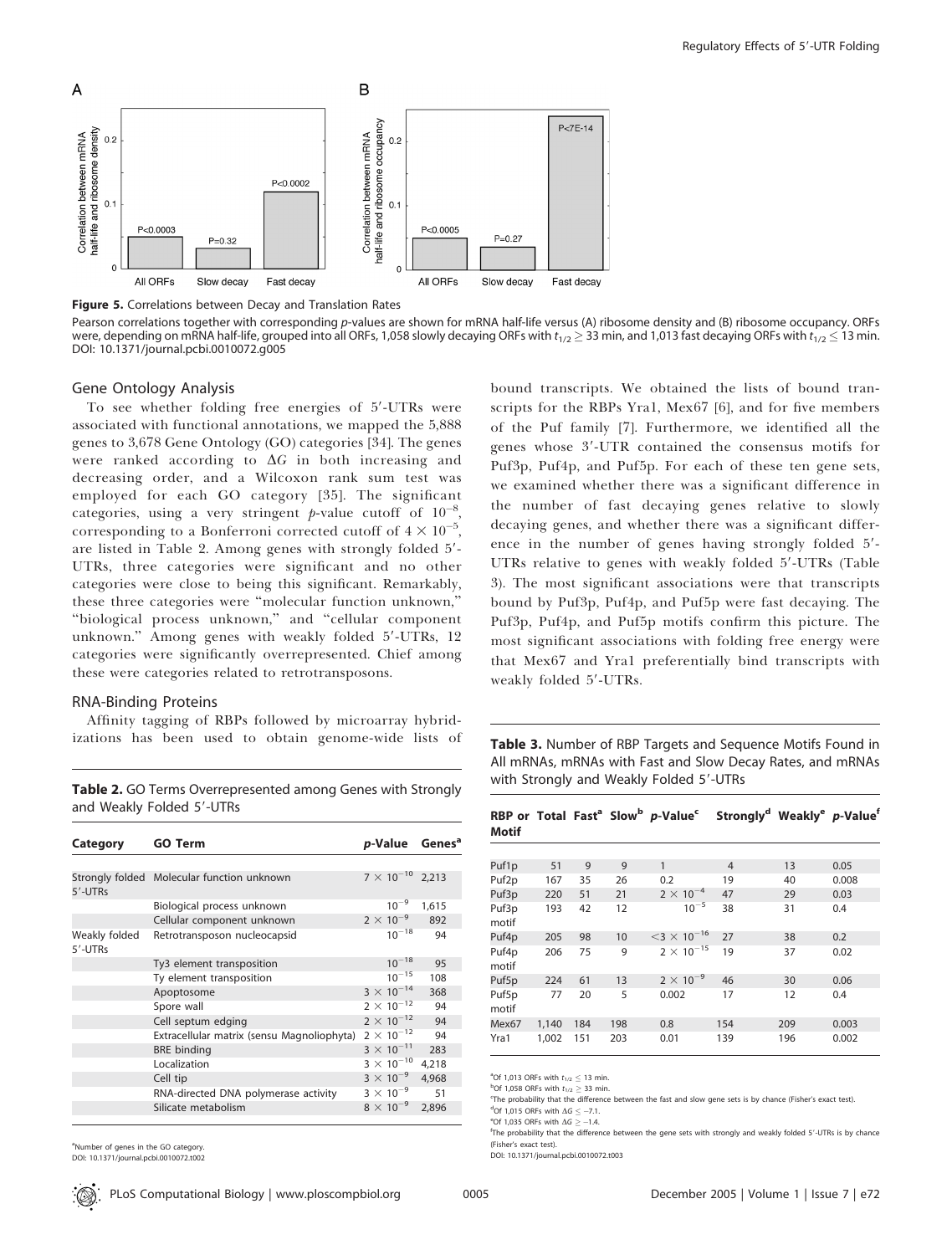|  |  |                                                     |  |  | Table 4. Pearson Correlations between Ribosome Density and |  |
|--|--|-----------------------------------------------------|--|--|------------------------------------------------------------|--|
|  |  | $\Delta G$ in 5'-UTRs of Length 50, 100, and 200 nt |  |  |                                                            |  |

| <i>p</i> -Value                  |
|----------------------------------|
| $<$ 3 $\times$ 10 <sup>-16</sup> |
| $<$ 4 $\times$ 10 <sup>-9</sup>  |
|                                  |
|                                  |

DOI: 10.1371/journal.pcbi.0010072.t004

#### Comparison with Longer Upstream Regions

The 5'-UTRs of yeast genes vary in length. In this study, we used the 50 nt upstream of the start codon as a representation of the 5'-UTR. Since 50 nt is shorter than many 5'-UTRs, we also used 100- and 200-nt 5'-UTRs for comparison. The correlation between  $\Delta G$  and ribosome density decreases for longer regions, but is still significant for 100 nt (Table 4). Similar behavior was observed for other transcript features.

# **Discussion**

We carried out genome-wide computations of secondary structures in 5'-UTRs of mRNA in yeast, and correlated 5'-UTR folding free energy with various other transcript features. We chose somewhat arbitrarily to fold sequences of length 50 nt upstream of the coding start, because these sequences are almost certainly inside the 5'-UTR. We also folded 100- and 200-nt sequences, and had similar but weaker results (Table 4). Folding of RNA is somewhat local in sequence: when folding 100- or 200-nt upstream sequences, the last 50 nt were typically computed to fold into the same structure as when the 50-nt upstream sequences were folded. Translation has been shown to be most sensitive to secondary structure close to the 5' end of mRNA [12]. Hence, we think that the weaker results obtained for longer upstream sequences reflect an increase of sequence spanning genomic DNA not being transcribed, and not that secondary structure close to the translation start is most important for the transcript features we have investigated. We used 5'-UTRs of fixed length to avoid comparing free energies for sequences of different lengths. Bernstein et al. [24] used predicted UTRs for each gene in E. coli and found no association between secondary structure in UTRs and mRNA half-life. Our different findings may be due to differences between pro- and eukaryotes, or difficulties in comparing UTRs of different length.

To compare 5'-UTRs with other genomic regions, 50-nt sequences from intergenic regions, coding regions, and 3'-UTRs were also folded. These three sets of sequences had significantly lower free energies than the 5'-UTR sequences (see Figure 2A). The folding free energy of RNA depends on both nucleotide composition and the order of the nucleotides. The nucleotide composition, quantified both by GC-content and weighted dinucleotide composition, was similar in 5'-UTRs and intergenic regions, indicating that the difference in free energies between these groups is due to nucleotide order. Indeed, the 5'-UTRs had higher folding free energies than random sequences with the same dinucleotide composition (Figure 2B). In contrast, yeast coding regions have lower folding energies than randomized sequences preserving the encoded protein, the codon usage, and the dinucleotide composition [36]. This opposite behavior is in agreement with the huge

difference in folding free energies between coding regions and 5'-UTRs (Figure 2A), even though GC-content probably is more important for this difference. Our results indicate that there has been evolutionary selection for 5'-UTRs to be weakly folded and suggest that folding free energy might be used as one probabilistic component of a gene prediction program.

In line with our observation that 5'-UTRs tend to be weakly folded is our finding that uncharacterized ORFs are overrepresented among the genes with strongly folded 5'-UTRs. Assuming that uncharacterized genes typically are expressed at low levels or under rare conditions, or even are pseudogenes, this finding hints at a larger selective pressure for absence of secondary structure for commonly or highly expressed genes. Confirming this picture is our finding that 5'-UTR folding free energy is significantly positively correlated with mRNA copy number and protein abundance (see Table 1). Since we only investigated verified genes, we could look into the source of the verification of the genes with strongly folded 5'-UTRs. The 5'-UTR of the gene YBR296C-A (see Figure 1B) has the secondary structure with the lowest free energy of all genes, and is annotated as unknown in GO. Remarkably, this gene has only one literature reference, in which Kumar et al. [37] describe an approach for finding overlooked genes in yeast. Of the 137 new genes reported by Kumar et al., 41 are annotated as verified in the Saccharomyces Genome Database (SGD). Ten of these 41 genes have a free energy below 10 kcal/mol, which is significantly more genes than expected by chance  $(p = 4 \times 10^{-6})$ , Fisher's exact test).

The three most significant GO categories among the genes with weakly folded 5'-UTRs were related to Ty element retrotransposons (see Table 2). Ty element retrotransposons are stretches of DNA that replicate and move in the genome through RNA intermediates [38]. The Ty elements contain various genes in their sequences, e.g., proteases, integrases, and reverse transcriptases. The fact that they have weakly folded 5'-UTRs suggests that folding of their RNA is detrimental to their function or integration in the genome. Interestingly, Ty elements showed up in a study of RNA half-life where different methods of transcriptional inhibition were compared [39]. The RNA transcripts whose stability differed most between rpb1–1 inhibition on the one hand and Thiolutin, 1,10-phenanthroline, and 6-azauracil on the other hand were predominantly Ty elements. It may be worth investigating whether there is a connection between this difference in transcript stability and the lack of 5'-UTR secondary structure.

We found that 5'-UTR folding free energy was significantly positively correlated with both translational activity and mRNA half-life (see Table 1). These correlations were still significant after correction for GC-content, indicating that the correlations are not simply a secondary effect caused by nucleotide frequencies. Parker and colleagues showed that the insertion of secondary structures into the 5'-UTR of PGK1 yeast mRNA inhibited translation and stimulated decay of PGK1 [13]. Together, these findings suggest a widespread use of 5'-UTR secondary structure in post-transcriptional regulation. Our correlations may not be caused by any biochemical mechanism, e.g., transcripts of one evolutionary origin could have both strongly folded 5'-UTRs and low translation rates, whereas transcripts of another evolutionary origin could have weakly folded 5'-UTRs and high translation rates. Nevertheless, we believe that the correlations do reflect more direct connections. Our findings may be explained by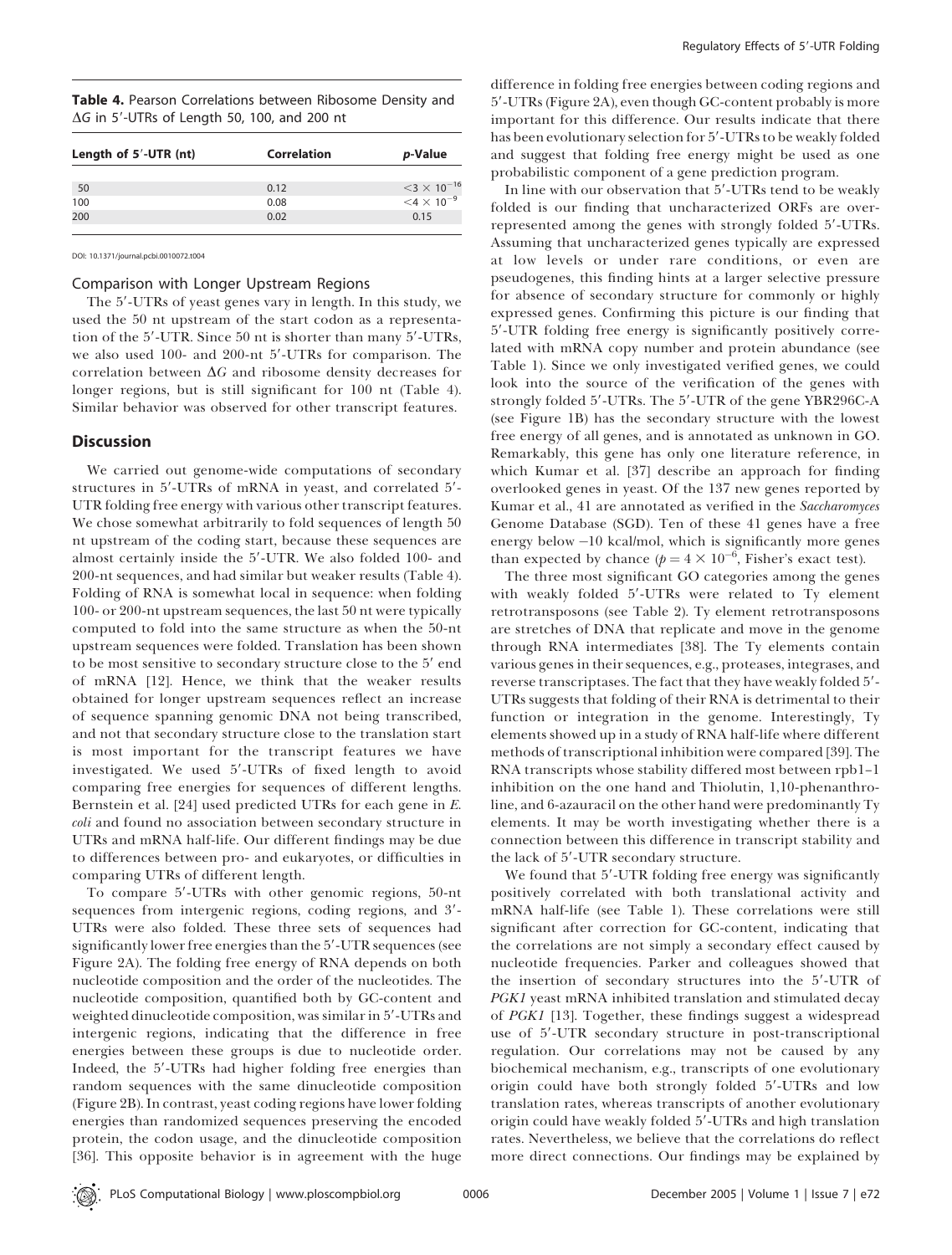an inhibitory effect of 5'-UTR secondary structure on translation initiation combined with competition between translation and decay. However, more direct biochemical pathways preferentially degrading mRNA with 5'-UTR secondary structure might also exist. Early support for the inhibitory effect of 5'-UTR secondary structure on translation came from insertion of hairpin loops into 5'-UTRs [9,10]. Later studies have shown connections between mRNA 5' secondary structure and proteins important for translation such as eIF4A [15]. Competition between translation and decay has been proposed because both may require cap access [20,33]. Moreover, during translation the mRNA is circularized through interactions between cap-binding translation initiation factors and the poly(A)-binding protein (PABP). This conformation presumably protects mRNA from degradation by preventing access to both the cap and the poly(A) tail, suggesting that also the poly(A) tail is important for competition [17]. We expected that such competition would be more easily seen for short-lived transcripts because degradation takes up a larger part of their lives. Indeed, our global analysis revealed that transcript half-life is positively correlated with both ribosome density and ribosome occupancy, in particular for short-lived transcripts (see Figure 5).

A major mediator of heat shock response is mRNA decay [40], and the mRNA decay profile is similar to the heat response [39]. In line with these observations, we found a positive correlation between 5'-UTR free energy and mRNA response to heat shock (Table 1), i.e., transcripts with weakly folded 5'-UTRs are, in addition to being relatively long-lived, relatively upregulated after a heat shock. Given that transcripts that are upregulated by heat shock have weakly folded 5'-UTRs, it is expected that they would be translated at relatively high rates. Indeed, the correlation between ribosome occupancy and relative upregulation 10 min after heat shock was 0.23 ( $p < 2 \times 10^{-60}$ ; similar for 5 min). Of interest, the heat shock mRNA Hsp90 in Drosophila has extensive secondary structure in its  $5'$ -UTR. Hsp $90$  translation is inefficient at normal growth temperature, and is activated by heat shock, perhaps by thermal destabilization of the secondary structure in the 5'-UTR [41]. It may be worthwhile to perform genome-wide protein abundance experiments of heat shock response to investigate whether preferential heat shock translation is a common mechanism.

We assessed whether transcripts associated with RBPs, or with sequence motifs associated with these RBPs in their  $3'$ -UTRs, were over- or underrepresented among fast decaying transcripts or among transcripts with strongly folded 5'-UTRs. Puf proteins are known to enhance mRNA turnover or repress translation [42]. We found targets of Puf3p, Puf4p, and Puf5p proteins to be significantly associated with fast decay, extending an earlier study [43]. Perhaps of interest, we note that the three Puf proteins for which Gerber et al. identified sequence motifs [7] were associated with fast decaying transcripts, while the remaining two Puf proteins, as well as Mex67 and Yra1, instead tended to be associated with weakly folded 5'-UTRs.

To summarize, we found that (i) 5'-UTRs have higher folding free energies than other genomic regions and than expected from their nucleotide composition, (ii) secondary structures in 5'-UTRs likely play a role in mRNA translation and turnover on a genomic scale, and (iii) genes with strongly folded 5'-UTRs are generally rarer, harder to find experimentally, and less annotated. It is important to keep in mind that the highly

significant correlations we have found are small, showing that folding of 5'-UTRs is, as expected, only one aspect of posttranscriptional regulation. However, the correlations may be larger in subgroups of mRNAs, such as mRNAs targeted by individual decay pathways [44] and specific RBPs [45]. An example of a larger correlation in a subgroup is our observation that translational activity and mRNA decay are highly correlated for mRNAs with short half-lives.

# Materials and Methods

Untranslated regions. The exact  $5'$ - and  $3'$ -UTR lengths are unknown for most yeast genes. Mignone et al. [1] estimated the average lengths for yeast as  $134$  nt for  $5'$ -UTRs and  $237$  nt for  $3'$ -UTRs. With these numbers in mind, we retrieved 50, 100, and 200 nt of predicted 5'-UTRs and 237 nt of predicted 3'-UTRs from SGD for the 5,888 ORFs annotated as verified in SGD. As three additional control groups of 50-nt sequences, we retrieved nt 4–53 downstream (the first 50 nt following the start codon) for each of the 5,888 ORFs, the first 50 nt of the 3'-UTR region for each of the 5,888 ORFs, and 5,888 randomly chosen 50-nt sequences from intergenic regions from SGD.

Folding of RNA secondary structures. We used the RNAfold program in the Vienna RNA package [25] with default values for parameters ( $T = 37$  °C) to compute secondary structures from RNA sequences. For each sequence, we used the free energy of the minimum free energy structure (the most negative  $\Delta G$ ) as a measure for secondary structure formation. For a given sequence, there may be other structures with similar  $\Delta G$ , but we are interested in the possible free energy change in folding and not the secondary structure itself. A low  $\Delta G$  corresponds to a strongly folded UTR, while a high  $\Delta G$  corresponds to a weakly folded UTR. To avoid any pitfalls with using the free energy of the most strongly folded structure for each sequence, we also performed our analysis using the ensemble free energies [25], and none of the conclusions presented in this study changed. In fact, the correlations were typically somewhat more significant using ensemble averages. The free energies for all 5,888 genes are available in Dataset S1.

Transcript feature datasets. Translation profiles measured by Arava et al. [30] were downloaded from http://genome-www.stanford.edu/ yeast\_translation/. From this dataset, the number of bound ribosomes, the ribosome density (number of ribosomes per unit ORF length), and the ribosome occupancy (the fraction of the transcripts engaged in translation) were extracted for 5,700 genes, together with the mRNA copy number for 5,643 genes. Half-lives for 4,687 genes measured by Wang et al. [32] were downloaded from http://genome-www.stanford. edu/turnover/. A second dataset of mRNA half-lives for 6,092 genes [39] was obtained from http://hugheslab.med.utoronto.ca/Grigull/. For this dataset, the decay ratios 5 min after temperature shift of the rpb1–1 strain were used. Changes in transcript abundance in cells responding to heat shock for 5,259 genes measured by Gasch et al. [46] were downloaded from http://www-genome.stanford.edu/yeast\_stress/. A dataset containing protein abundance information for 2,044 genes, constructed by Greenbaum et al. [47] by merging publicly available two-dimensional electrophoresis and MudPit data, was downloaded from http://bioinfo.mbb.yale.edu/expression/prot-v-mrna. Another dataset containing protein abundance information for 1,669 genes was obtained from the experiment by Ghaemmaghami et al. [48]. A merger of these two protein abundance datasets was obtained from Beyer et al. [31], along with a set of ribosome densities normalized by transcript length instead of ORF length.

Dinucleotide shuffling. Each native 5'-UTR sequence was shuffled 100 times keeping the dinucleotide frequencies constant using a publicly available implementation [28] of an algorithm developed by Altschul and Erickson [29]. For each 5'-UTR, the mean and the SD of the free energies of its randomized sequences were calculated. A Zscore was defined for each 5'-UTR as the free energy of the native sequence minus the mean of its randomized sequences divided by the SD of its randomized sequences [49].

Statistical analysis. Pearson correlations, Spearman rank correlations, Fisher's exact tests on  $2 \times 2$  contingency tables, Mann-Whitney  $U$  tests,  $t$ -tests, and corresponding  $p$ -values were calculated using the statistics package R [50]. For Pearson correlations, p-values were calculated as the probability of obtaining a better correlation by chance if the two vectors were drawn independently from a Gaussian distribution. The multivariate linear model was done in R as well, and p-values were obtained with the ANOVA test of a linear model. All pvalues were two-sided.